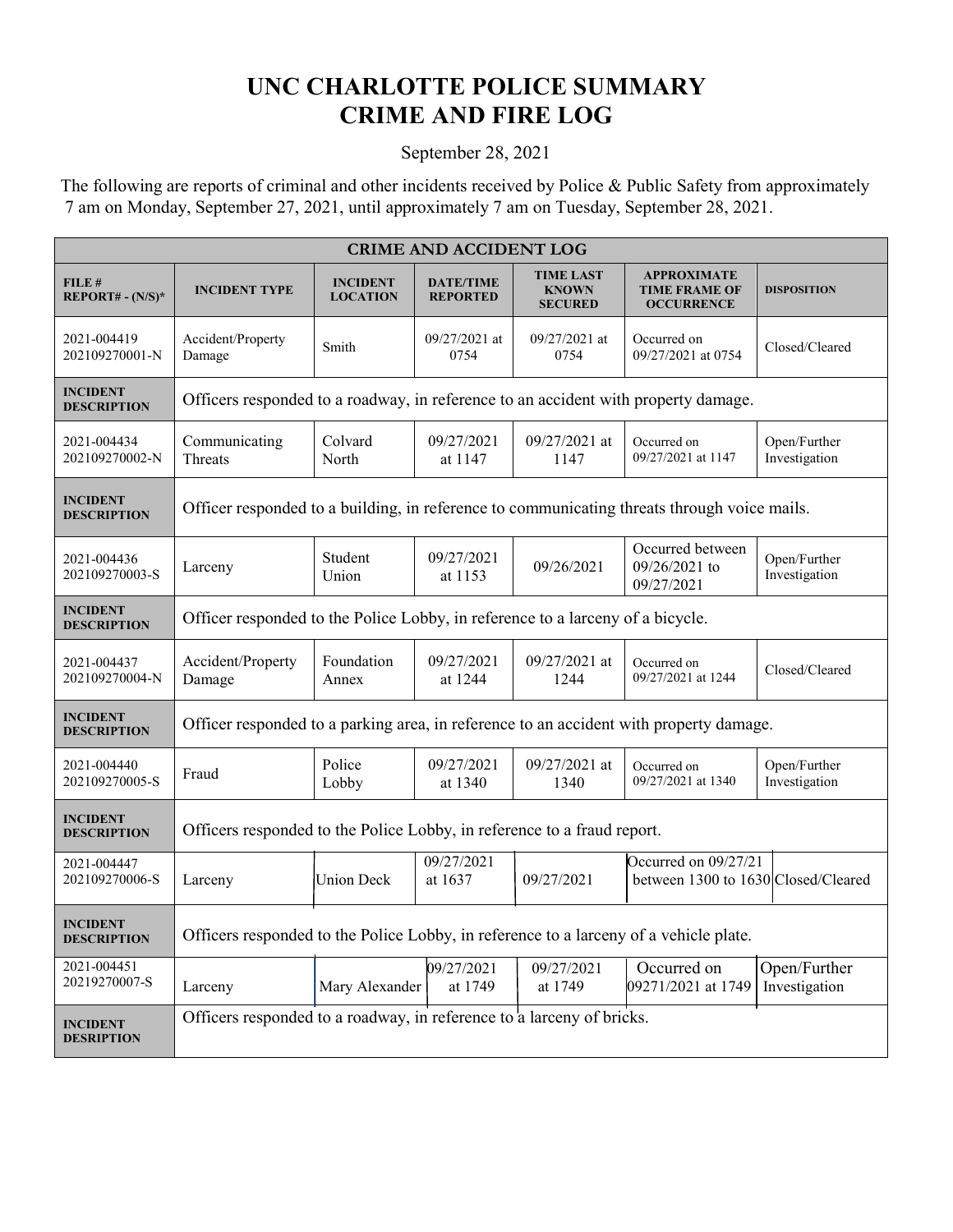| <b>RESIDENT HALL FIRE LOG</b>              |                                                                                         |                                     |                                     |              |                 |                                  |                                  |                       |
|--------------------------------------------|-----------------------------------------------------------------------------------------|-------------------------------------|-------------------------------------|--------------|-----------------|----------------------------------|----------------------------------|-----------------------|
| <b>REPORT#</b>                             | <b>RESIDENT</b><br><b>HALL</b>                                                          | <b>DATE/TIME</b><br><b>OCCURRED</b> | <b>DATE/TIME</b><br><b>REPORTED</b> | <b>CAUSE</b> | <b>INJURIES</b> | <b>PROPERTY</b><br><b>DAMAGE</b> | <b>FULLY</b><br><b>SPRINKLED</b> | <b>FIRE DETECTION</b> |
| 2021-00000<br>20210927000                  |                                                                                         |                                     |                                     |              |                 |                                  |                                  |                       |
| $-S/N$                                     |                                                                                         |                                     |                                     |              |                 |                                  |                                  |                       |
| <b>NOTES</b><br>(HOW)<br><b>RESOLVED?)</b> | There were no reports of fires occurring on campus for the time period indicated above. |                                     |                                     |              |                 |                                  |                                  |                       |

| <b>CRIME AND ACCIDENT LOG-CENTER CITY</b> |                                                                                                               |                                    |                                     |                                                    |                                                                 |                    |  |  |
|-------------------------------------------|---------------------------------------------------------------------------------------------------------------|------------------------------------|-------------------------------------|----------------------------------------------------|-----------------------------------------------------------------|--------------------|--|--|
| FILE#<br><b>REPORT#-</b><br>$(N/S)^*$     | <b>INCIDENT TYPE</b>                                                                                          | <b>INCIDENT</b><br><b>LOCATION</b> | <b>DATE/TIME</b><br><b>REPORTED</b> | <b>TIME LAST</b><br><b>KNOWN</b><br><b>SECURED</b> | <b>APPROXIMATE</b><br><b>TIME FRAME OF</b><br><b>OCCURRENCE</b> | <b>DISPOSITION</b> |  |  |
| 2021-000000<br>202092700000-<br>S/N       |                                                                                                               |                                    |                                     |                                                    |                                                                 |                    |  |  |
| <b>INCIDENT</b><br><b>DESCRIPTION</b>     | There were no criminal incidents, or vehicular accidents, at Center City for the time period indicated above. |                                    |                                     |                                                    |                                                                 |                    |  |  |